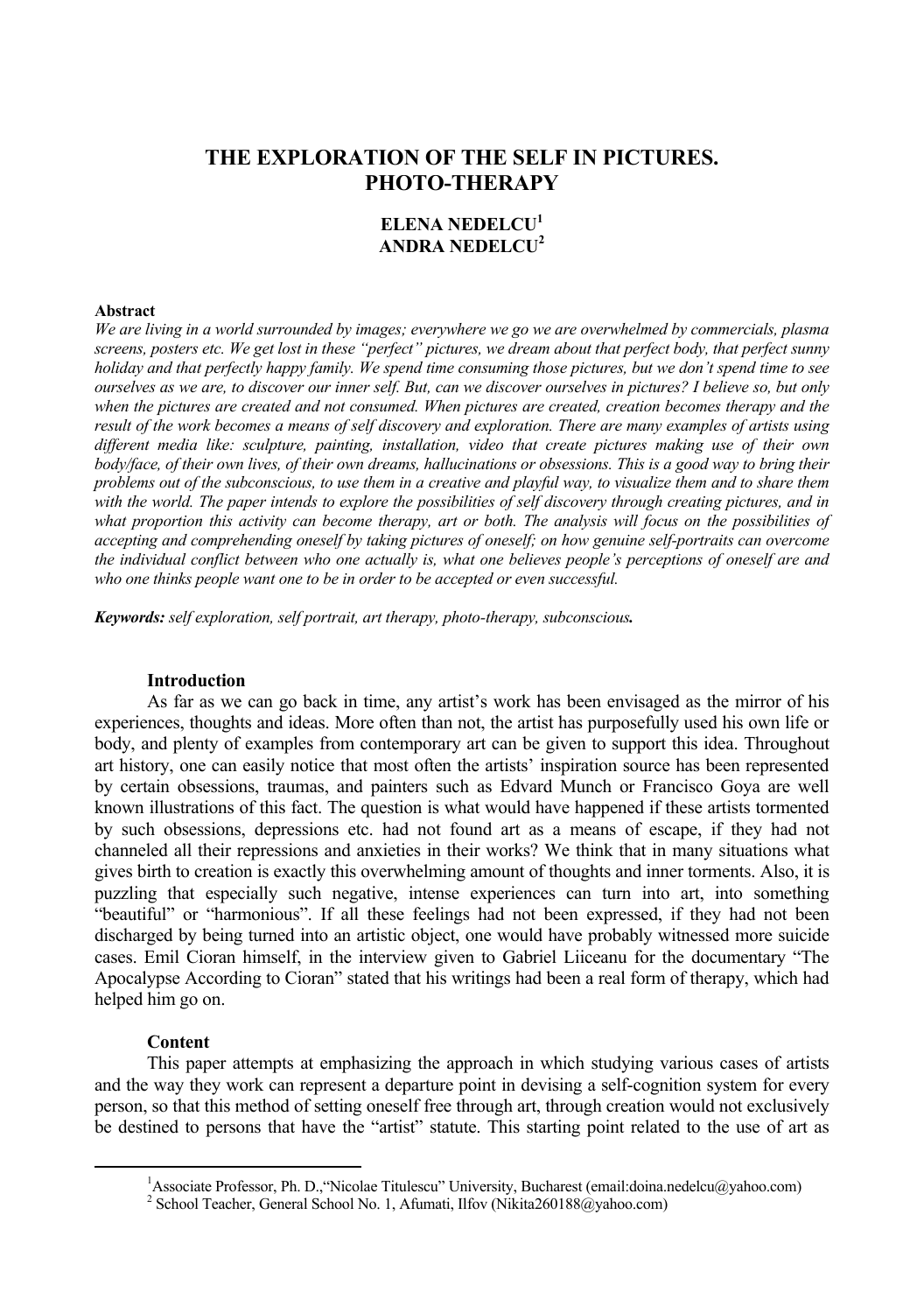therapy will be exemplified by artists whose works are particularly their own biography, a documentation on their own lives.

Therapy through art is relatively new, as it started to be used as such towards the middle of the  $20<sup>th</sup>$  century. This psychotherapeutic discipline has double meaning, either referring to therapeutically producing a work of art (in this case the emphasis is on the process itself) or to the interpretation of a work of art created by the patient (in this case the emphasis is on the product and on the symbols used).

Apparently, the British artist Adrian Hill is the one who seems to have used for the first time the term "art therapy" to describe the therapeutic effect of producing images. Hill discovered the beneficial effect that drawing and painting can have in the process of recovery after tuberculosis. The values of art therapy are to release the creative energy of the inhibited patient through this captivating activity that involves both mind and fingers. In the sanatorium where he had been treated for tuberculosis, Hill suggested patients to start doing art; this was the starting point for his work with patients, based on art therapy, documented later in his book *"Art Versus Illness"* in 1945. Artist Edward Adamson joined Adrian Hill, applying this therapy form in insane asylums in England, where he opened workshops for patients to come and start paint. Adamson militated in favour of the patients' freedom of expression, being against interpreting their creations by specialized persons; for Adamson these interpretations would have signified only the psychotherapist's projections on the respective work.

Among the first psychologists that have encouraged self-discovery through a creative method was the famous Carl Gustav Jung. Self-exploration achieved by Jung brings about change as far as the type of analysis that he approached is concerned. He encouraged all his patients to start a selfcognitive and self-exploratory process. Patients were instructed on how to use their active imagination, on how to talk to their innerness and on how to paint their fantasies<sup>3</sup>. Thus, Jung himself encouraged the activity of transforming emotions into images: "Emotional torment can be differently solved, not by intellectually clarifying it, but by giving it visible form. The patients that have certain skills for drawing or painting can express their state of mind by means of an image. It is not important for it to be technically or esthetically satisfactory, but it should allow fantasy to go wild and the entire thing to be accomplished as well as possible."<sup>4</sup>

The means of expression generally accepted and used in art therapy have been predominantly painting, drawing and molding. Despite publications related to the therapeutic aspects of photography (Cornelison and Arsenian, 1960) or video registration (Alger and Hogan, 1967), numerous supporters of art therapy have remained skeptical about using these artistic means.<sup>5</sup> In 1981 Jerry Fryrear together with Bob Fleshman approached the theme of cooperation among different artistic branches in their work *"The Arts in Therapy"*. Fryrear noticed that throughout history, among the different artistic branches there has been connection, more often than not inseparable, this tendency being ever so more apparent in contemporary art.<sup>6</sup> Thus, skepticism about the new artistic means – photography and video – has been moderated by the fact that these technologies include: movement, directing and body presentation. In his paper *"Photo Art Therapy"*, Fryrear accomplishes a synthesis of his previous papers, *"The Arts in Therapy"*, and two more publications about photo-therapy (1983) and video-therapy (1981). *"Photo Art Therapy"* demonstrates that not only does instant photographing include various aspects from visual arts, but it also contributes with new artistic features that could offer various therapeutic possibilities. Both Jerry Fryrear and the coauthor of the book, Irene Corbit, use photography in their therapeutic practice. What they do is photographing their patients in order to study their posture, and then using the

<sup>&</sup>lt;sup>3</sup> *Red Book. Liber Novus*, Carl Gustav Jung, p. 205<br><sup>4</sup> *Collected works*, Carl Gustav Jung, Vol.8, p. 78-79<br><sup>5</sup> *Photo Art Therapy: A Jungian Perspective*, Jerry L. Fryrear, Irene E. Corbit, p. V

 $6$ Idem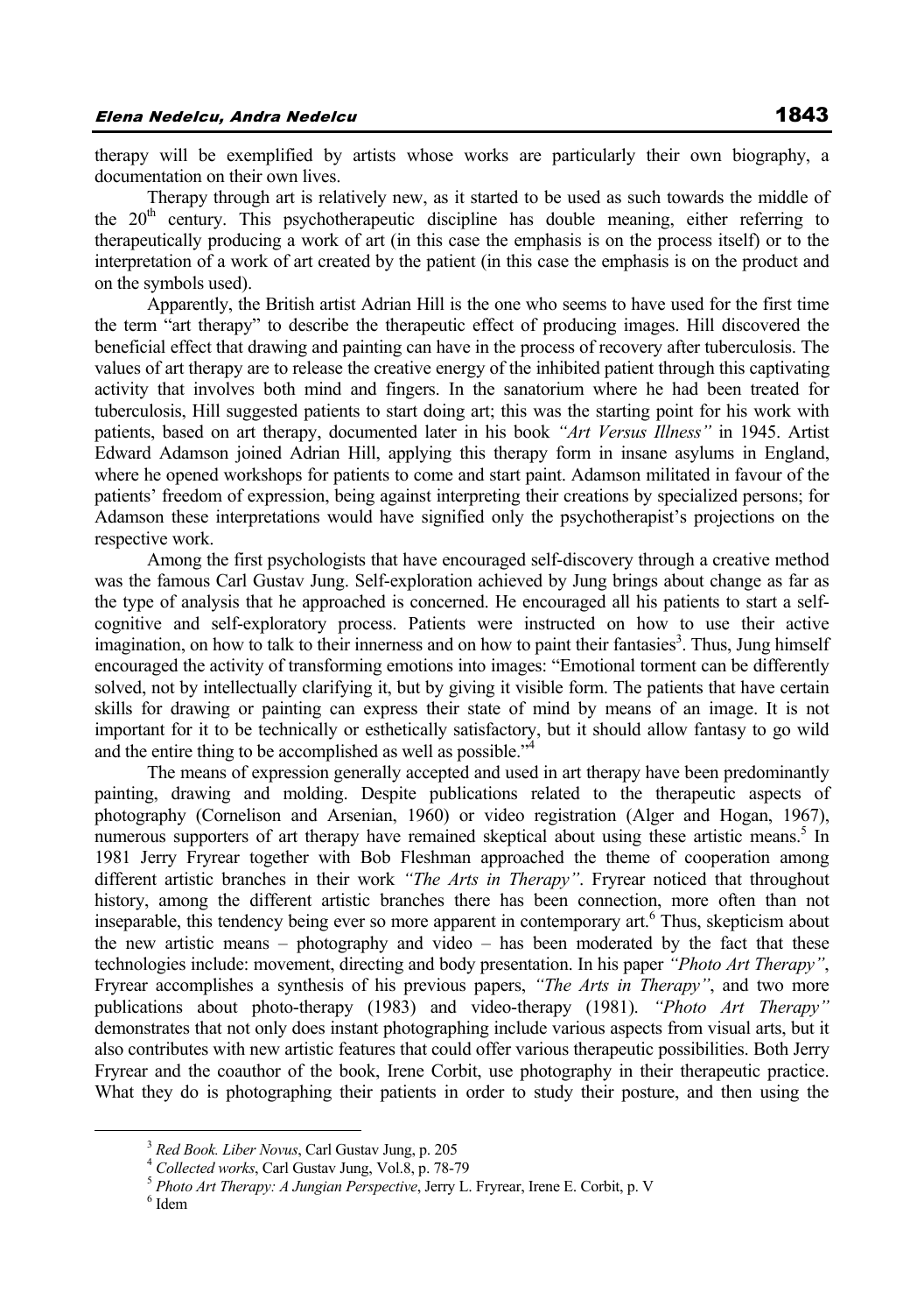respective photographs for the so called "self-image confrontation".<sup>7</sup> Moreover, they invite their patients to construct their own images and to pose for the photo camera, by imagining various moods or feelings that characterize themselves. The importance Fryrear and Corbit give to posture, to the way in which people sit in front of the photo camera becomes therapy, as our mind reacts to the expression our body gets, our body turns out to be a visual experience that changes according to emotions, moods etc. At the basis of their therapy there lies the creative process of change, which is described by the two authors as "visual transition." One of the experiments used by Fryrear and Corbit is the "self-portrait box" which explores the multitude of a person's facets. On each square of the cube, there is a self-portrait of the artist that tries to capture the various characteristics of one's personality. These images are accompanied by six more, which disclose more intimate sides of the respective person. This process encourages the articulation of the multiple aspects of one's personality that we choose to exhibit or not in front of the others.

The two psychotherapists' entire practice promotes the idea of bringing moods, experiences, so far lying beyond the conscious, by means of visual expression. Thus, worries, frustrations, fantasies, memories etc. get a concrete form. "It is easier for people to confront, discuss, change and treat a concrete referent, as compared to an abstract idea. Giving the abstract a visible form, the client creates a referent which is tangible. It has form, colour, dimension and can be directly confronted, discussed and changed in a visible manner. By means of a photograph, a client can create a photographic posture which is visibly the form of an emotion or memory  $(...).$ <sup>8</sup>

Among the other characteristics of photography as therapy, enumerated by the authors of *"Photo Art Therapy"*, one could refer, on the one side, to the efficiency put forth by the rapidness of taking a photo as compared to painting or drawing, and, on the other side, to the lack of the possible frustration that a patient might have related to one's ability to draw/paint.

Nowadays, almost everybody has access to a photo camera, which has become very easy to use once they have been digitalized, thus self-exploring by means of self-portrait photography is at anybody's hand. This art democratization allows each person to discover oneself through creative means related to the visual arts domain, which, in the past was exclusively reserved to gifted persons or to persons specialized in this field. Therefore, "photo-therapy" can be "a means of disclosing, expressing, comprehending some fragments that belong to our inner self."<sup>9</sup> Although we rationally know that photographs are not "real", that they "do not say the truth", as they stand for specific choices, constructions, decisive moments, however, we provide them with meaning. Nevertheless, many people think that it is in the power of photographs "to say" the truth. Precisely this contradiction and this tension become extremely productive in the therapeutic process. Looking at their pictures, being witnesses of their flexibility, one considers obvious that "truth" is a construct, that identity is fragmented in many "truths". By becoming the individual is set free from constantly looking for an immutable "ideal self", and, at the same time, it allows one to understand the self as process and evolution.<sup>10</sup>

This self-exploring method through photography, art or creation brings about, besides the satisfaction caused by one's own creation, a ludic dimension which is emphasized in psychotherapy. Psychotherapy lies at the intersection of two ludic spaces – the one belonging to the patient and the one belonging to the therapist. Psychotherapy means two persons that play together. Consequently, when playing is not possible, the therapist's effort is channeled towards making the patient able to play. Playing is trusting and it belongs to the prospective space (what existed at the beginning) between the child and the maternal figure. Only by being creative, one can discover our truthful self.

 $^7$  Photo Art Therapy: A Jungian Perspective, Jerry L. Fryrear, Irene E. Corbit, p. VI<br>  $^8$  Photo Art Therapy: A Jungian Perspective, Jerry L. Fryrear, Irene E. Corbit<br>  $^9$  The Photography Reader, Liz Wells, part eight Rosy Martin & Joe Spence, p. 402<br><sup>10</sup> Idem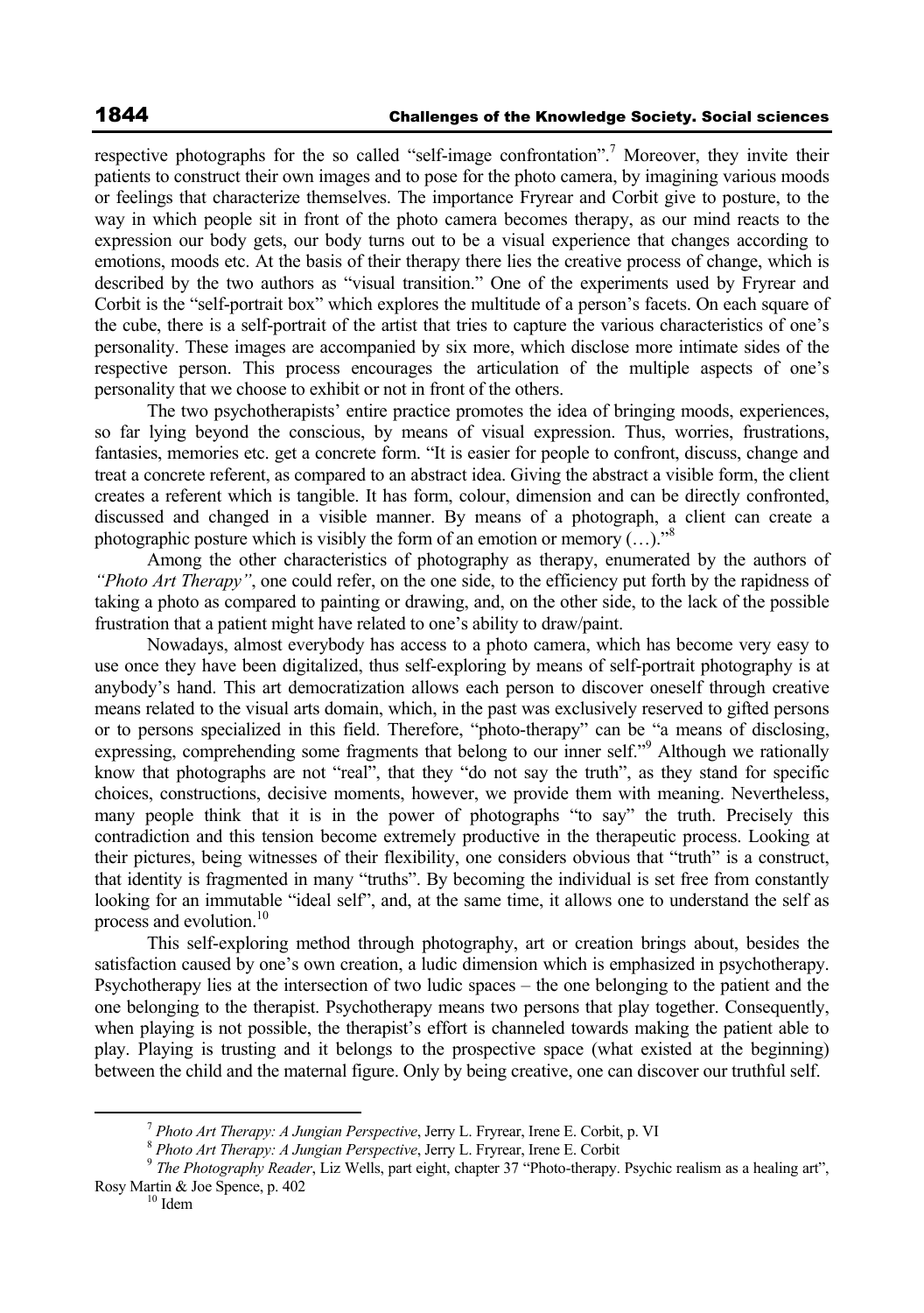Self discovery, together with self-expression, is very useful in our opinion, to the extent that in nowadays society, we are bombed with images, chimeras of an idealized body, an idealized personality or the perfect family. "The spectator is drugged by spectacular images"11, thus becoming more and more difficult to discover who one really is. Because of the reasons that have just been enumerated, a conflict is born between what a person really is, what he/she wants or could improve about his/her own person and the desire to comply with the standards imposed by society and by the entire gallery of seducing images promoted by mass-media. As Gaston Bachelard stated "personality lives in a rhythm of conciliation and aggression, related to the game between self-love and otherlove." In this conflict generated by the disagreement between desires, aspirations, ideals and what it really exists – the confrontation with an image created by one's own fantasy can be revealing. A simple self-portrait photograph could contribute to accepting a type of reality. Thus, a representation of one's own face, which is not idealized and lacks any artificiality or make-up, could be the first step to an authentic self-introspection. This courageous attempt could, however, bring an artist to a vulnerable position, to the extent that the respective artist does not only produce an introspection through his/her works, but also he/she introduces his/her personality in front of the world. In this context, one can say that Rembrandt's work represents an inventory of his self-change, the creator of the work of art being also the subject of the work of art.

As we stated earlier in the paper, we will use the work of some artists to exemplify the way in which art can be a means of setting a person free from one's obsessions, fears, frustrations.

We will start by referring to the Dutch artist **Ed van der Elksen** and his novel made up of photographs ("photonovel"). The idea of a novel made up of photographs was developed by Dutch photographers in the 1950s. Photography was used as kind of diary, thus endowing documentary photography with new features, turning it into something more spontaneous and more personal, directed on the intimate space and focused on the life of the photographer more than on the life of other persons. The most famous novel based on photographs is that made up by the Dutch Ed van der Elksen in 1956, named "Love on the left bank".<sup>12</sup> This work of art is based on a series of photographs depicting the photographer's female and male friends that lived in Saint Germain-des-Pres, Paris. Before this work was published, van der Elksen made a photo-essay (the photos were annotated) that appeared in "Picture Post": "This is not a film. This is a story from real life, about people that really exist."<sup>13</sup> The story contained in this photo-essay was slightly changed, so that it could have become a book with documentary photographs. The decision to make a filmic story was obviously taken to serve a commercial purpose.

**Nan Goldin** is an artist that also very well exemplifies the interpretation of the work of art as diary/documentation of one's own life, as she photographed her homosexual or heterosexual friends and her life partners in intimate situations. Thus, in her documentary photographs, Nan Goldin depicts aspects of sexual orientation ambiguity: homosexuals, lesbians, travesties. Her photographs do not judge, they just portray an aspect that belongs to reality. The heterosexual couples, which Goldin most often reveals during sexual intercourse, are considered either as expression of completion and perfect union, or as expression of possible frustration, lack of communication between couple members. One of the photographs that suggests lack of resonance between the two, the discontinuance of the couple, is the one in which Goldin lies in bed and looks at her boyfriend who is smoking a cigarette in the foreground, which is closer to the viewer; their eyes do not meet; the line that divides light from shadow might suggest the wall that was raised between the two, woman and man, who are incapable of getting harmonized, to recreate the archetype of the complete being.

<sup>&</sup>lt;sup>11</sup> Societatea spectacolului. Comentarii la societatea spectacolului, Guy Debord, traducere si note de Ciprian Mihali si Radu Stoenescu

<sup>&</sup>lt;sup>12</sup> *The genius of photography*, Gerry Badger, 2007, Quadrille Publishing Limited, p. 121<sup>3</sup> *The genius of photography*, Gerry Badger, p. 121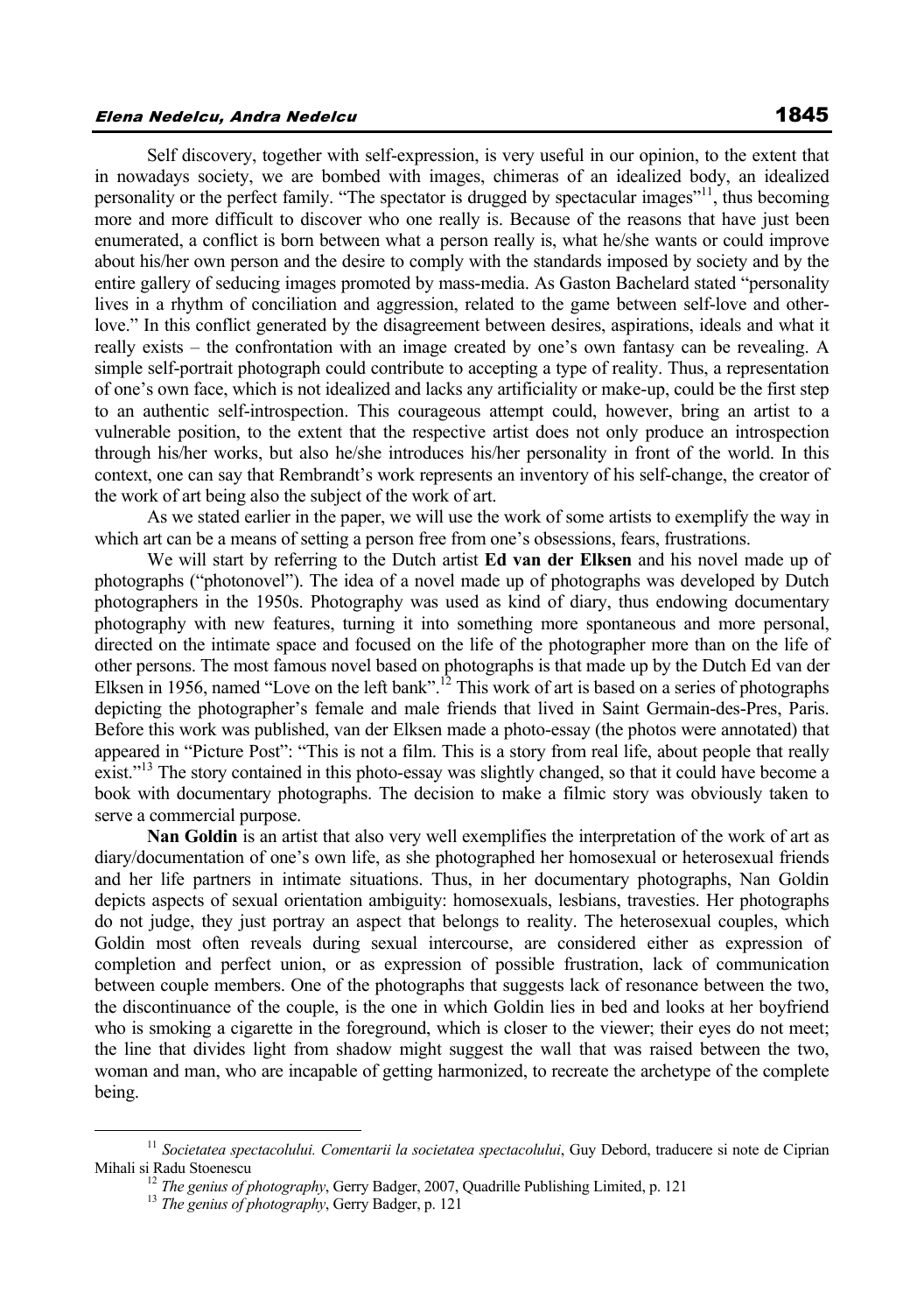Another artist who could exemplify the manner in which the work of art becomes intrinsic to the artist him/herself is **Marina Abramovic**, the well-known performance creator. Marina Abramovic's art is an extension of her own life; she discloses herself with complete sincerity, going beyond her physical and mental limits.

**Francesca Woodman**, likewise Marina Abramovic, uses her own body as a means of artistic expression. In most of her photographs, Francesca presents her body nude, in various situations that symbolize her inner quests, confusion, ambiguity. By means of her body, Francesca Woodman initiates a dialogue with herself, which becomes a symbol of receptivity, a meeting point between her and the rest of the world.

**Lee Friedlander**, an American photographer, has made more than 400 portraits in 50 years. The oldest were made in his youth and they are very direct, except for a few traditional family portraits. During his early artistic stage, Friedlander created the series with mirroring, reflections, shadows of his own figure caught from unusual angles. These self-portraits function as a diary that depicts how a person is changing as he/she is getting old. Among his most recent self-portraits one can find the ones in which Lee Friedlander is in hospital, the artist photographing himself before and after his bypass surgery.<sup>14</sup>

**Yayoi Kusama** is another good example for the way in which art can become therapy and a means of expressing obsessions, hallucinations etc. The Japanese artist uses various media – installation, sculpture, video – to create a type of art generated by her hallucinations caused by the obsessive neurosis Kusama has been suffering from since teenage years. The moment she was labeled with this diagnosis, the artist decided that, most of her time, she would live in a mental care institution in Tokyo, in the vicinity of which there is a spacious studio where could work.

Kusama claims that she started to have short hallucinations ever since childhood, under the form of floral patterns (which started with a vase of flowers) that started to spread out in the entire room, then changing into "threatening" dots.

Painting was the first medium the artist used to express these obsessions, which could get a material, concrete form this way. The work she created helped Kusama keep her psychiatric condition under control.

Kusama confronted with a latent phobia of sexual intercourse, which generated a series of sculptures illustrating phallic forms that she exhibited in mirrored rooms in order to construct an infinity illusion. The artist denied the erotic charge of these sculptures, assigning them totem significance that helped her control her anxiety about this symbol.<sup>15</sup> From the same perspective, the Japanese artist's performances can be rather considered as a type of exorcism than as a means of sensuality celebration through art – "once sexual frustrations have been made distant, there will not be an exaggerated accentuation of the sexual theme, the artist being free to channel her creative energies into real art."<sup>16</sup>

The trauma that generated the artist's illness partially originates in the familial context in which she grew up, that is a rigid, traditionalist background, with an authoritarian mother who used to severely (both physically and psychically) punish her daughter for any unusual behavior and who used to discourage her daughter's interest in art. This aspect is revealed in one of Kusama's early paintings, in which the artist's mother is portrayed in a "tempest" of dots.

Yayoi Kusama's works are based on repetition, which creates a hypnotic effect on the viewer. According to Freud, the value of art lies in its power to trigger "a narcotic effect, offering both the artist and the viewer a substitute, or a means of escaping reality." Nevertheless, the Japanese artist's work can be characterized by mimesis, as a mirror of her own innerness and as a means of

<sup>&</sup>lt;sup>14</sup> http://www.guardian.co.uk/books/2012/jan/22/lee-friedlander-in-picture-review <sup>15</sup> *Contemporary Art and Classical Myth*, Jennie Hirsh, Isabelle Loring Wallace, pg. 94 <sup>16</sup> Idem. pg. 95